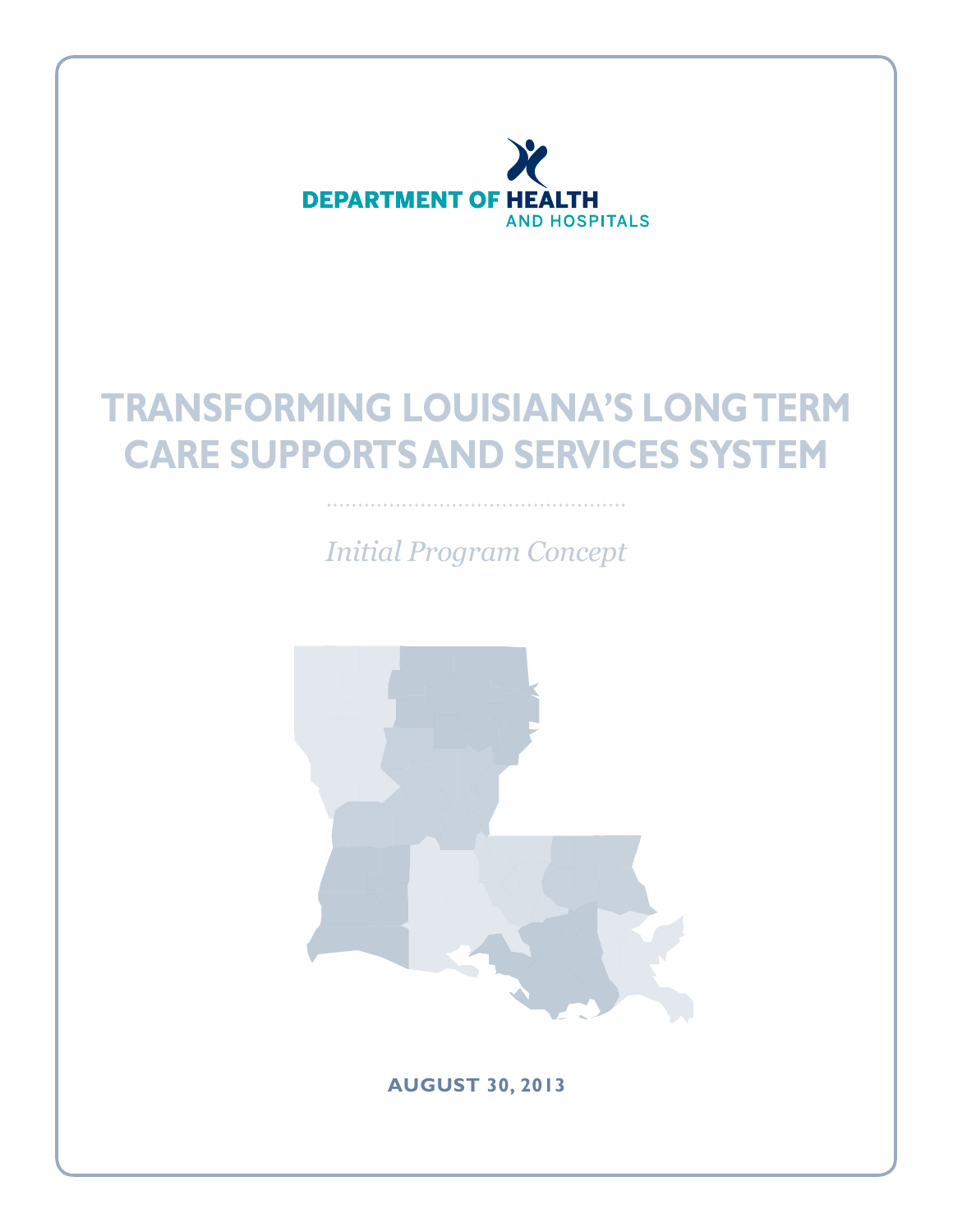## *Our Vision*

### **Introduction**

Over the past decade, the Department of Health and Hospitals (DHH) has engaged stakeholders in a comprehensive effort to reform Long Term Support and Services (LTSS) by right-balancing services between institutional and community settings and improving quality, expanding service options, and addressing financial sustainability. These efforts produced the 2006 *Plan for Immediate Action* and *Louisiana's Plan for Choice for Long Term Care*, developed and largely implemented over the past several years. While these efforts have achieved positive results in lowering per-person costs, increasing the number of persons receiving services in the community and avoiding unnecessary institutionalization, evolution of new delivery models, the growing demand for services and the ongoing fiscal reality call for a new approach to providing long term care.

In addition, the Department has worked carefully to develop a transformation of Louisiana's Medicaid and behavioral health systems through the introduction of comprehensive coordinated care strategies. These strategies integrate service planning, delivery and management to provide better access, consumer satisfaction, quality and efficiency. Our top priority throughout the development and implementation of the Bayou Health and the Louisiana Behavioral Health Partnership (LBHP) Medicaid managed care models has been improving health outcomes for our recipients. Both of these programs follow an integrated care model and include a stronger focus on coordination of care than was possible in our legacy systems.

In 2006, DHH successfully implemented a small scale managed care model through the

operation of two PACE (Program for All-Inclusive Care of the Elderly) programs. Now, Louisiana is ready to move forward with its next phase of delivering coordinated care through the creation of a new managed long-term care program to better organize and integrate the delivery of Medicaid services to individuals receiving Medicaid-funded LTSS.

On November 29, 2012, DHH issued a Request for Information (RFI) seeking creative, innovative and viable strategies that would assist the state with this effort. In that request, DHH identified five key objectives, which continue to guide our reform efforts:

- 1. Improve quality of services and health outcomes;
- 2. Decrease fragmentation and improve coordination of care;
- 3. Create a system that utilizes proven and/or promising practices;
- 4. Refocus the system in order to increase choice and provide more robust living options for those who need LTSS and their families; and
- 5. Rebalance the system in order to meet the growing demand for services within the existing level of expenditures for the LTSS population.

What follows serves as an initial concept of the foundation of the LTSS transformation. The discussion outlines key elements to be resolved in pursuit of the transformation. DHH is seeking stakeholder feedback on this concept, as involvement from those who access, provide and advocate for those who receive long term care is critical to this transformation.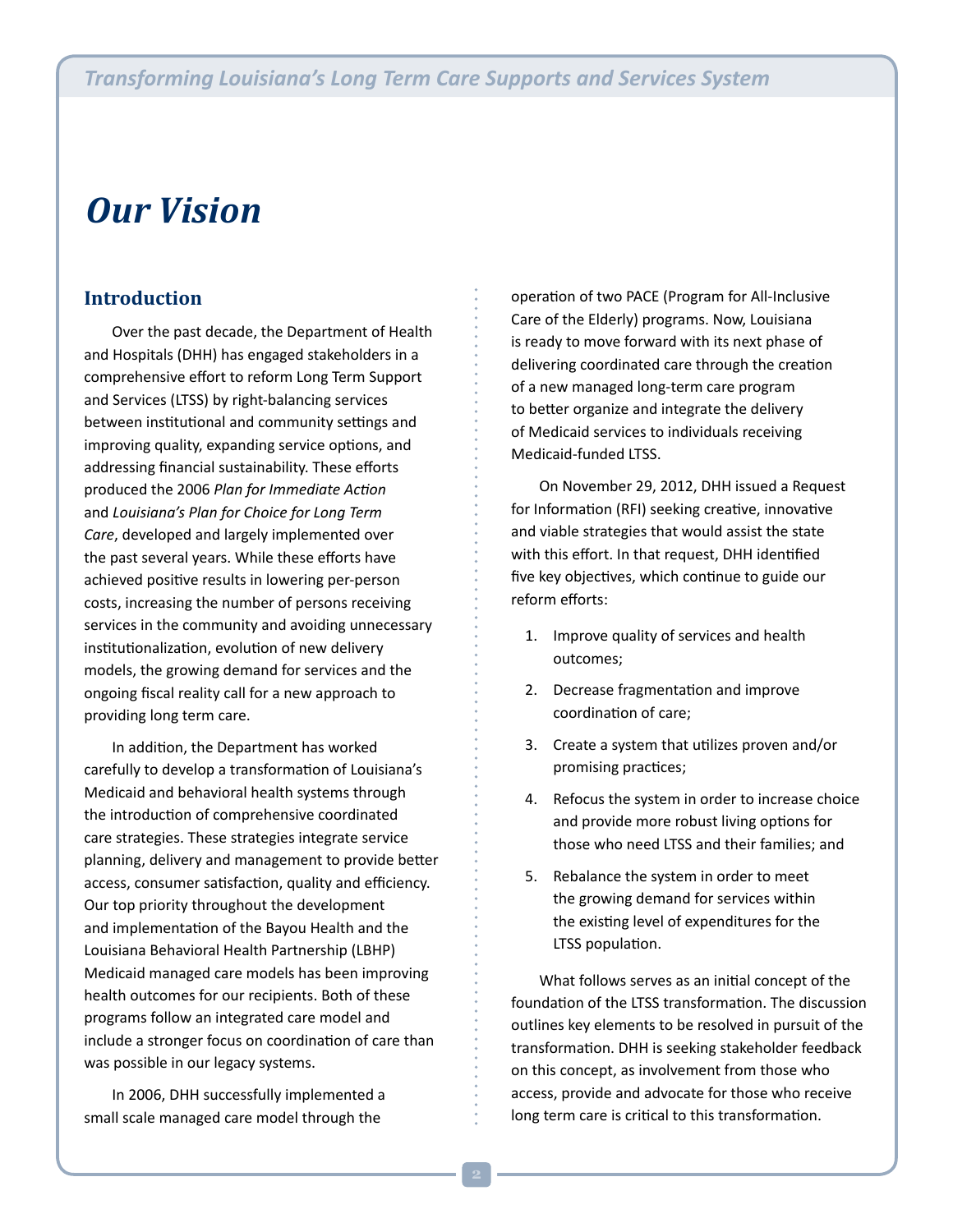### **An Ongoing Transformation**

Long Term Care in Louisiana has traditionally been largely institutionally based, regardless of the population served. By the early 1990s Louisiana was among the states with the highest number of nursing homes and nursing home residents per capita. The state began the process of "rebalancing" relatively late compared to other states, but has made considerable progress since 2000 when Louisiana ranked 49th in percentage of spending for community-based vs. institutional long-term care for the elderly and people with disabilities. By 2009, Louisiana's rank had risen to 14th – a significant accomplishment (Thomson Reuters, *Medicaid Long Term Care Expenditures, 1996-2009*). But clearly we can do better, and there continues to be a need to focus on right-balancing the system to better meet the needs of those accessing services while also reducing costs.

In terms of people with developmental disabilities, Louisiana has made considerable progress over the past fifteen years. Between fiscal years 2000 and 2010, the percent of spending for institutional services for people with disabilities has improved from 78% to 53%, while spending in the community has risen from 22% to 47%. However, Louisiana still ranks 3rd nationally in ICF/DD residential facility utilization (Braddock, D. *State of the States in Developmental Disabilities 2013 edition*  (data from 2011)). Our improvements have largely been tied to reducing public institutional reliance. Since 2007, eight supports and services centers have closed or have been moved to private management through cooperative agreements, leaving one state operated large institution. Despite these reductions, the number of persons served in private ICF/DD community and group homes has remained steady. The average occupancy rate of private ICFs/DD is consistently more than 90%, with the service being the only readily available supports option. Despite the addition of 2,175 waiver slots since 2008, there is still additional need for community service capacity. Some individuals in crisis continue to be admitted to Louisiana's remaining large public supports and services center, and by better managing our service delivery system we can serve

more individuals in the community with our current resources.

National and state trends indicate an increasing demand for home and community-based services (HCBS) based on both demographics (aging of society in general and increased longevity of people with developmental disabilities) and legal forces (*Olmstead* lawsuits). Currently, Louisiana spends about 44% percent of its Medicaid long-term care funding for older adults and people with adult onset and developmental disabilities on home and community-based services (HCBS), while 55% percent of funding is spent on institutional services. Breaking out the spending differences by population reveals that LTSS spending for aging adults are more slanted toward institutions than people with developmental disabilities (31% community to 69% institutional for aging populations and 59% community to 41% institutional for people with developmental disabilities).

### **The Case for Managed Long-Term Supports and Services**

Comprehensive managed care for long-term supports and services offers a significant opportunity to create a more equitable and sustainable system of care. There has been a growing movement in this direction across the nation, from eight states in 2004 to 13 in 2013 with managed LTSS programs. CMS has recognized these intensifying interests by providing further guidance on the issue to states recently. However, given the complex needs and vulnerabilities of persons served, as well as the need to extend the focus of care management from a typical medical model to a more holistic approach, DHH recognizes the need for a thoughtful and carefully balanced approach to pursuit of managed LTSS. Louisiana is focused first on developing the necessary framework to comprehensively manage the growing needs of this Medicaid population.

Ultimately, DHH believes that a comprehensive managed LTSS program can improve the quality of life for many our state's most vulnerable residents. By providing more integrated services, the experience of navigating the health care and supports systems will be simplified. Through better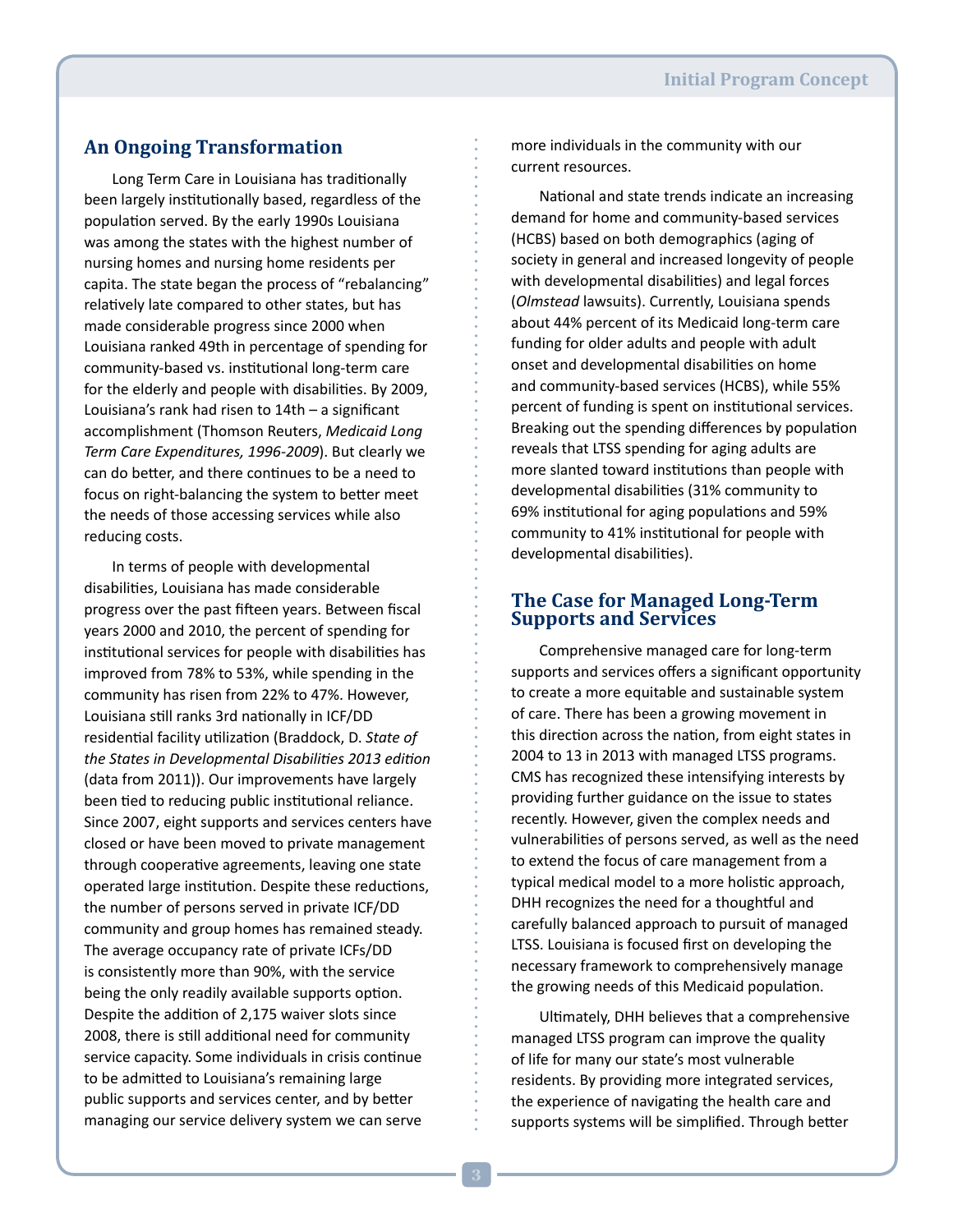program design and incentive alignment, we can make significant progress toward our goals of rebalancing the service system. States that have successfully implemented managed LTSS report progress on rebalancing, developing alternative services, and building networks that support the delivery of high-quality and effective LTSS in both facility and home and community-based settings.

Providing an integrated delivery model will ensure that individuals receive the most appropriate level of care at the right time and location, with the goal of reducing unnecessary hospitalization and emergency department utilization. The integrated delivery model will also better facilitate planning and connections between in-home personal care services, medical services, behavioral health services and frameworks to facilitate provision of natural (i.e., family members) and community supports. Managed LTSS introduces important cost controls that limit the state's risk and provides for improved budget predictability for one of the largest growing shares of the state's budget outlay, providing a mechanism for Louisiana to balance resources and reinvest savings in a stronger community-based system that can help address unmet needs.

### **A Collaborative Process**

DHH recognizes that success in designing and implementing MLTSS will be largely dependent on the engagement of stakeholders throughout the process. The Department is committed to the active inclusion of cross-disability groups, as well as community, provider and other advocacy representatives in order to provide comprehensive and meaningful input to both the planning and operation of this program.

DHH is publishing this concept paper as a catalyst for public comment and discussion. Materials and communications related to long-term care reform will be continually posted to MakingMedicaidBetter. com. There, individuals and groups will also be able to submit feedback directly to DHH and sign up to remain informed as the program proceeds. Additionally, questions, comments and other feedback can be submitted by email to [LongTermCare@la.gov.](mailto:LongTermCare@la.gov)

In an effort to formalize channels for feedback, DHH will also be establishing an advisory group that will meet continuously through this process to provide active guidance to the Department. Members of the group will be appointed by the DHH Secretary and will include representation from potential program participants, including those individuals with disabilities, as well as community, provider, policy maker and advocacy groups.

DHH also will hold public forums in different regions of the state to present the tenets this reform and engage in a meaningful dialogue to answer questions and accept public comment. Format, content and schedule of these forums can be constructed with guidance from the advisory group. Once determined, the schedule of forums will be available on MakingMedicaidBetter.com. Material from the forums, including video from at least one forum and answers to frequently encountered questions, will also be posted online.

### **Louisiana's Approach**

DHH has kept abreast of the growth in managed LTSS (MLTSS) and has and will continue to research best practices and lessons learned from successful MLTSS implementations and programs in other states. These observations will be incorporated into Louisiana's MLTSS program design, along with recent Center for Medicare and Medicaid Services (CMS) guidance related to MLTSS. All of these observations, along with lessons learned from the development and ongoing operation of Bayou Health and the LBHP, contribute to the framework described in this concept paper.

This concept paper only provides the initial framework. DHH is seeking feedback from stakeholders related to many of these topics. Specific areas where the Department is actively soliciting guidance are noted.

### *Incorporating CMS Key Principles*

Louisiana's approach will incorporate the ten key principles identified by CMS in May 2013 guidance as being inherent in strong managed LTSS programs. These principles were developed and issued by CMS in recognition of the shift in delivery system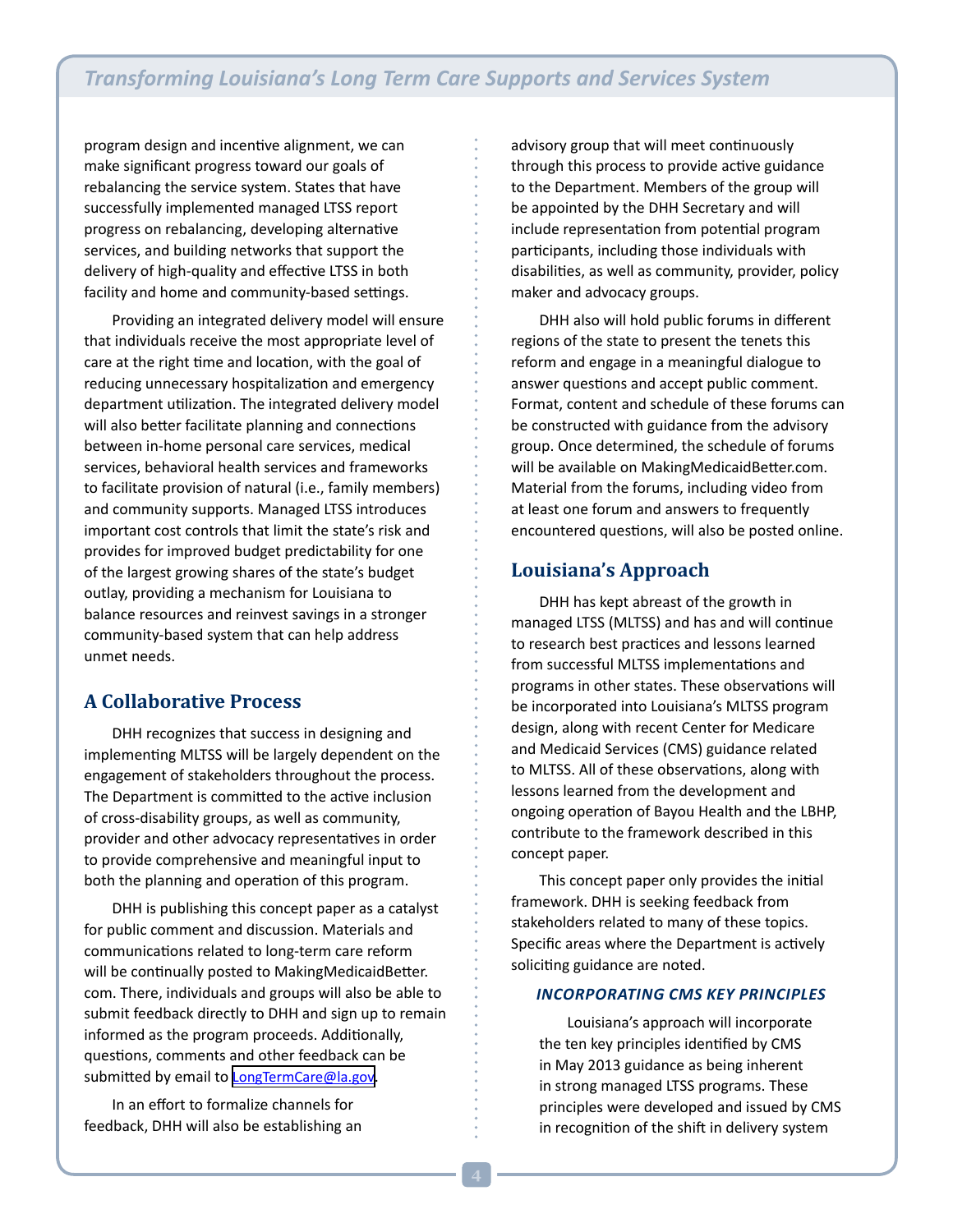design and its desire to maximize the positive experience of Medicaid recipients as they make the transition to more integrated service models. The principles are:

- 1. Adequate Planning and Transition Strategies
- 2. Stakeholder Engagement
- 3. Enhanced Provision of Home and Community Based Services
- 4. Alignment of Payment Structures with MLTSS Programmatic Goals
- 5. Support for Medicaid Beneficiaries
- 6. Person-Centered Processes
- 7. Comprehensive and Integrated Service Package
- 8. Qualified Providers
- 9. Participant Protections
- 10. Quality

**DHH seeks feedback from stakeholders on how these principles can most effectively be incorporated into the MLTSS program design.** 

Stakeholders can view the above-mentioned federal guidance as well as other MLTSS support materials from CMS at Medicaid.gov, or by clicking [here](http://www.medicaid.gov/Medicaid-CHIP-Program-Information/By-Topics/Delivery-Systems/Medicaid-Managed-Long-Term-Services-and-Supports-MLTSS.html).

### *Populations*

A system that coordinates care for individuals who are receiving long-term care supports and services, while also helping to identify and manage those who are or could become at-risk for receiving such services, provides the greatest opportunity for rebalancing.

### *Medicaid and Medicare Eligibles*

Many individuals in Louisiana are dually eligible for Medicaid and Medicare benefits and are receiving services through various DHH programs. DHH believes it is important for these individuals to be included in the managed LTSS program design and intends to include both dually-eligible recipients of LTSS as well as recipients covered only by Medicaid.

### *People with Developmental Disabilities*

Persons with developmental disabilities have historically not been included in managed long-term care programs, as these programs have focused primarily on medical supports. A growing number of states are operating pilot programs or planning transitions to a model that is more inclusive of those with developmental disabilities. The MLTSS program proposed for Louisiana will extend to all areas of life, ranging from in-home services to employment supports. Thus, we believe that persons with developmental disabilities will benefit greatly from comprehensive coordination of care to decrease fragmented delivery of care across physician, behavioral and waiver services.

**While Louisiana intends to pursue inclusion of both the elderly and those individuals with developmental disabilities or other special needs, the state seeks feedback from stakeholders about the best approach for this policy. Such decisions under consideration include:**

- **• Should all populations be transitioned to MLTSS at the same time? If no, what interval would be optimal?**
- **• Should the Department pursue a single procurement for entities to provide services to individuals with both physical disabilities/frail elders and individuals with developmental disabilities or, recognizing that entities have varying levels of experience with the two populations, pursue two separate procurements?**

### *Enrollment*

Louisiana believes broad inclusion with mandatory enrollment provides the framework to make significant improvements in both quality and cost. Robust outreach and education to assist people in choosing plans and providers are essential, and the use of a neutral enrollment broker, with a strong emphasis on consumer choice, is an essential part of any implementation. DHH likewise believes selection is the right of the individual enrollee and not of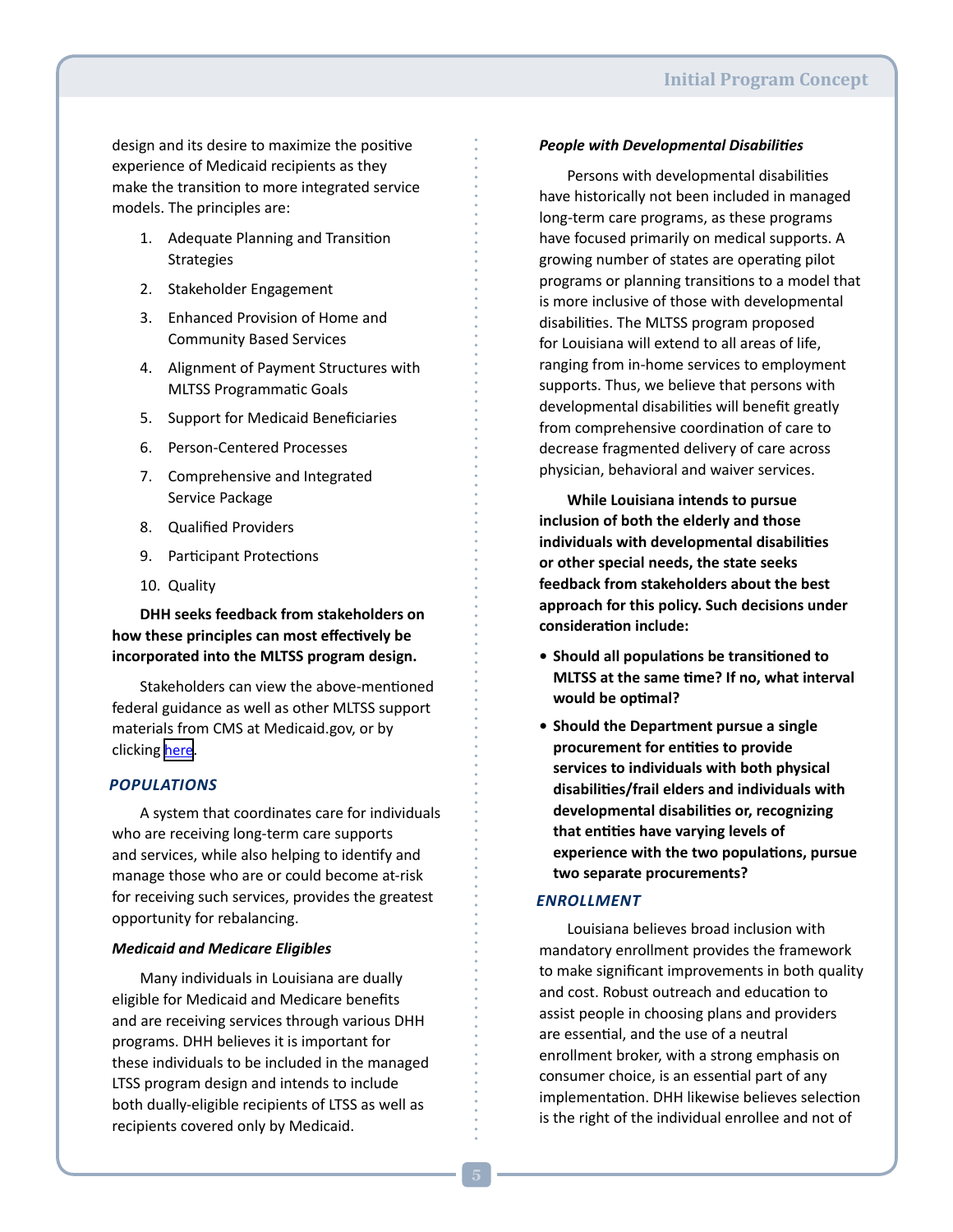the managed care organizations (MCOs) that will coordinate services. Thus, participating MCOs will be mandated to accept any and all enrollees who select them.

**While the Department believes that broad inclusion and mandatory enrollment provide the strongest program foundation, DHH seeks input regarding how individual populations can best be served through this framework and what factors should be taken into consideration for effective planning outreach and enrollment activities.**

### *Benefit Design*

When designing a benefit package that will be managed by an MCO, a state may decide to exclude, or "carve-out," specific sets of services and continue to deliver those through the legacy fee-for-service program our through a separate managing entity. Currently, Bayou Health includes carve-outs for dental, specialized behavioral health, individuals receiving hospice services, targeted case management, personal care services, individuals receiving nursing facility and waiver services and individual education plan (IEP) services billed through school districts. Specialized behavioral health needs are provided through the Louisiana Behavioral Health Partnership, which is currently managed by Magellan Health Services.

Both the responses to our RFI and follow-up presentations made to DHH staff provided a consistent suggestion that benefits coordinated through the MLTSS MCO should be comprehensive and avoid carve-outs, particularly as it related to behavioral health. In fact, recent guidance from CMS suggests that MCOs should provide or coordinate *all* acute and primary care, pharmacy, behavioral health services (including those services necessary to address behavioral issues associated with other health conditions) and LTSS (including both institutional and noninstitutional care). Respondents cited high levels of comorbidities among the LTSS population that can be more effectively managed through an integrated approach. MCOs also provided examples of successful experience of analytic

capabilities available when the plan has access to data from providers across the clinical spectrum. Generally, DHH believes that carve-outs maintain fragmentation and care is best rendered when coordinated by one entity.

**In order to develop an integrated and effective benefit package of coordinated services that best meets the needs of those receiving long-term care supports and services, DHH seeks feedback from stakeholders about which services should be included within the scope of the MLTSS MCO.**

### *Coordination with Medicare*

CMS recently began to consider allowing states to develop fully integrated programs that combine Medicaid and Medicare on a large scale, such as the Program for All-Inclusive Care for the Elderly (PACE) does on a small scale. CMS has further allowed states to share in some Medicare savings. This option is still very new and presents additional difficulties in coordinating rules and procedures between the two payer sources. For these reasons, DHH is not committing to a fully integrated approach at this time.

Nevertheless, coordination with Medicare is important for dual eligibles to attain good health outcomes, for the state to ensure Medicaid is the payer of last resort and for providers to ensure appropriate reimbursement.

**DHH seeks feedback from stakeholders on how to coordinate services with Medicare.** 

### *Focus on Rebalancing*

All MLTSS programs must comply with the Americans with Disabilities Act (ADA) and the Supreme Court's *Olmstead v. L.C*. decision. Services provided through the MCO are required by law to be delivered in the most integrated fashion and setting, maximizing opportunities for the individual to live actively in the community. Managed LTSS in other states is being successfully coordinated with initiatives like Money Follows the Person (MFP) and the Balancing Incentive Program (BIP) to aid in rebalancing. Louisiana is participating in these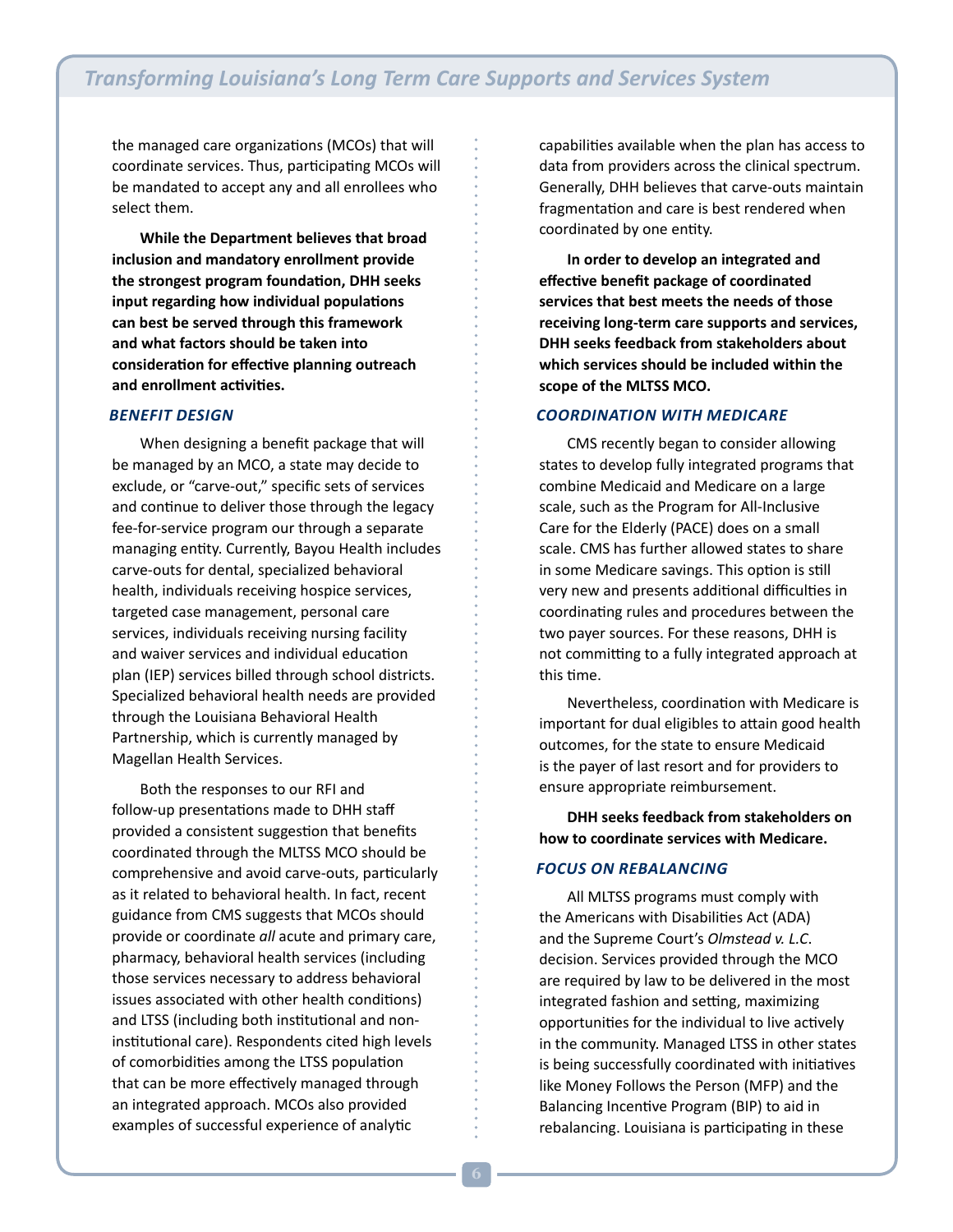initiatives as well, having been awarded a MFP grant and more recently, been approved for BIP in 2013. Together they have great potential for developing a wider array of communitybased services and providing an opportunity for providers to diversify.

**DHH seeks guidance on how the program can best be designed to support rebalancing efforts in the state, while promoting costeffectiveness and ensuring that high-quality institutional services remain available to and viable for individuals when such care is needed.** 

### *Consumer Protections*

CMS requires that states offer all MLTSS recipients conflict-free education, assistance with enrollment and disenrollment and consumerfriendly education and advocacy. Further safeguards are required to protect participant health and wellbeing, including a statement of participant rights and responsibilities; a critical incident management system to guard against abuse, neglect and exploitation; and fair hearing rights.

**DHH seeks input on innovative and effective strategies to ensure that MLTSS participants receive adequate protections.** 

#### *Providers*

As enumerated above, best practice dictates that MLTSS provide certain protections and requirements regarding providers that participate in the program. One of the most important is including stringent network adequacy requirements for participating MCOs.

**DHH seeks input regarding long-term carespecific network adequacy requirements, as well as guidance on how to ensure the transition from fee-for-service (FFS) to MLTSS makes effective use of the existing provider network to the best extent possible. DHH also seeks input on effective means to support traditional LTSS providers and help them prepare for the transition through technical assistance or other means.**

### *Choosing our Partners*

DHH will choose its partners for MLTSS through a competitive procurement process, beginning with a public release of a Request for Proposals (RFP). While the final RFP will detail how responses will be scored for purposes of award, DHH intends to place significant value of respondents' previous experience with longterm care populations and services, including their ability to build networks, provide proven clinical tools and engage with stakeholders and advocacy groups and consumers specific to this population.

**DHH seeks input regarding RFP contents and requirements for a strong program framework that promotes improved health outcomes, better coordination of care and a more effective and efficient delivery system.** 

### *Care Coordination*

A primary objective of the program will be ensuring that members, when appropriate, have a designated and meaningful medical home that is supported through an interdisciplinary care team and an individualized, plan of care that supports patient choice and self-direction. There will be significant emphasis on care management strategies, particularly with regard to chronic conditions and managing dual behavioral and physical needs.

**DHH seeks suggestions for innovative approaches to achieve an optimal level of care coordination through its RFP and seeks feedback regarding important design elements or considerations that should be included**.

### *Measuring Quality and Outcomes*

CMS guidance related to MLTSS provides high expectations regarding quality of care and reporting requirements. DHH intends to require plans to develop comprehensive and transparent quality strategies tailored to the needs of this population, which also must be guided by and integrated with both existing and future state-driven priorities.

**DHH seeks feedback regarding quality requirements for MCOs, as well as feedback to ensure the process provides for initial and ongoing stakeholder input.**